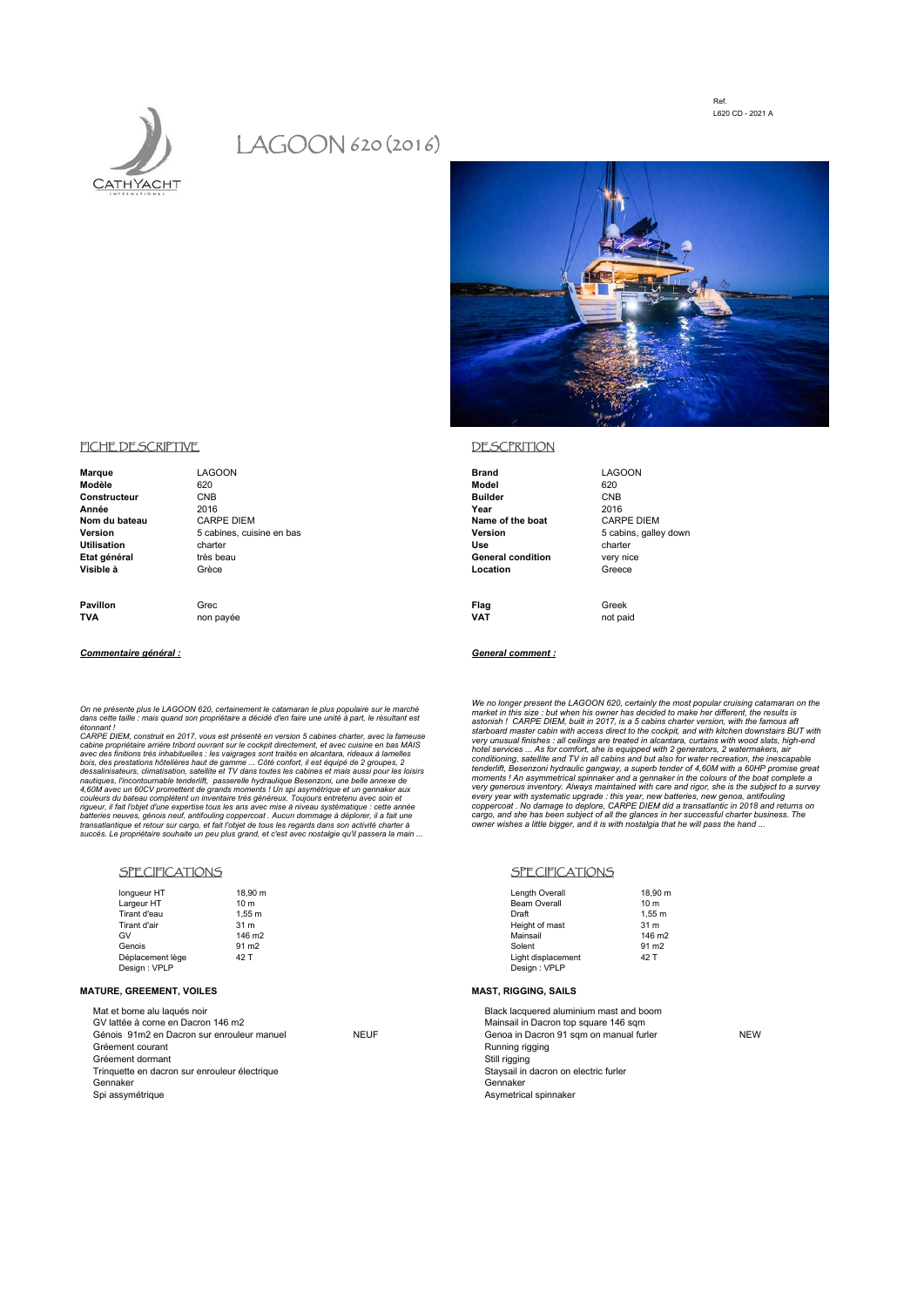### **ACCASTILLAGE, EQUIPEMENT DE PONT DECK FITTINGS**

Grande poutre longitudinale en composite<br>
2 grands trampolines avant<br>
2 large trampolines forward Guindeau 2000W 24V avec télécommande Electric windlass 2000W 24V with remote control 1 winch de drisse de GV électrique 74.2 Harken 1 winch for main halyard electric 74.2 Harken 2 winchs électriques pour écoutes & manœuvres 74.2 Harken 2 electric winches for sheets and handling 74.2 Harken<br>
2 electric winches for sheets and handling 74.2 Harken<br>
2 electric winches for sheets and handling 74.2 Hark Pompe de lavage de pont eau de mer / douce à l'avant Washing pump sea / fresh water forward<br>11 taquets d'amarrage 11 taquets d'amarrage 11 mooring cleats 2 cabestans électriques d'amarrage 1000W<br>Bains de soleil à l'avant Déco extérieure personnalisée noire

Portes de cockpit coulissantes alu laqué blanc subsequent and the state of the Sliding cockpit door white aluminium<br>Single cockpit aménagé avec table teck subsequent and the state of the state of the Large cockpit with tea Grand cockpit aménagé avec table teck Cockpit, jupes et escaliers lattées teck cockpit, transoms and stairs with teak Cockpit, transoms and stairs with teak<br>Cockpit, transom with wim ladder and shower hot / cold 1 Jupe avec étail to the same of cold 1 Transom 1 Jupe avec échelle de bain et douchette eau chaude/froide 1 1 Transom with wim ladder and show<br>Mains courantes inox sur les 2 jupes Mains courantes inox sur les 2 jupes St/steel handrails on the 2 transomne St/steel handrails on the 2 transomne St/steel handrails on the 2 transomne St/steel handrails on the 2 transomne St/steel handrails on the 2 trans Coffres de rangement dans les banquettes<br>
Evier + frigo 80 L + ice maker +grill électrique 220V<br>
Sink + fridge 80L + ice maker + 220V electric grill Evier + frigo 80 L + ice maker +grill électrique 220V Sink + fridge 80L + ice maker + 220V electric grid extendion entity of the Soleil Sink + fridge 80L + ice maker + 220V electric grid extendion entity states and the sol Poutre arrière avec rangements + bain de soleil Aft beam with storage + sun matress and aft beam with storage + sun matress and aft beam with storage + sun matress and aft beam with storage + sun matress and aft beam with 4 chaises pliantes and the chairs of the chairs of the chairs of the chairs of the chairs of the chairs of the chairs of the chairs of the chairs of the chairs of the chairs of the chairs of the chairs of the chairs of the 2 éclairages poutre arrière<br>Eclairage de courtoisie cockpit et iupes 4 éclairages sous marins Oceanled and the state of the 3 submarine lights Oceanled 3 submarine lights Oceanled Coussins de cockpit et poutre arrière Coussins de cockpit et poutre arrière context and aft beam customers of the Cockpit and aft beam customers of the Cockpit enclosure covers and Cockpit enclosure covers Toiles de fermeture de cockpit

Passerelle hydraulique Besenzoni 2,40M de and the server of the server of the Hydraulic gangway Besenzoni 2,40M<br>Penderlift hydraulique XL avec télécommande de and the server of the Hydraulic tenderlift XL with remote contr Tenderlift hydraulique XL avec télécommande

### **FLYING BRIDGE FLYING BRIDGE**

Escalier d'accès au fly avec fermeture motorisée<br>
2 postes de barre hydrauliques avec commandes moteurs & propulseur<br>
2 helmstations with controls for engines & bow thruster 2 postes de barre hydrauliques avec commandes moteurs & propulseur 2 joysticks de propulseur and the propulseur and the propulseur and the coursins et dossiers de banquettes coursins and backrests at benches Coussins et dossiers de banquettes Cushions and backrests at benches Cushions and backrests at benches Commande de quindeau sur babord commande de quindeau sur babord Commande de guindeau sur babord Meuble de rangement<br>
Meuble de rangement<br>
Sun matress<br>
Sun matress Bimini extra large avec fermeture latérales et éclairage LED Eclairage de courtoisie au fly entries and the courtesy lights at fly courtesy lights at fly<br>
Frido au fly Frido at fly Frigo au fly Fridge at fly

### **AMENAGEMENT INTERIEUR INTERIOR LAYOUT**

Menuiserie en alpi chêne clair and an alpi wood and alpi wood alpi wood Dancher foncé en wenge and alpi wood Dancher foncé en wenge and alpi wood Dancher foncé en wenge and alpi wood Dancher foncé en wenge and alpi wood Da Plancher foncé en wenge<br>
Plancher foncé en wenge<br>
Selerie en tissu marron et tanis dans le carré Sellerie en tissu marron et tapis dans le carré Stores à lamelles bois dans le carré<br>
Stores à lamelles bois dans les cabines<br>
Curtains shade with moskito nets in cabins Rideaux avec moustiquaires dans les cabines<br>Vaigrages et finition alcantara dans tout le bateau Moquette dans les cabines Carpet in cabins

Version 5 cabines avec cuisine en bas<br>
Version 5 cabins with galley down<br>
Pointe avant babord aménagée avec couchette, évier, douche, WC<br>
Tore port peak converted with berth, sink, shower and toilet Pointe avant babord aménagée avec couchette, évier, douche, WC

2 large trampolines forward<br>
Electric windlass 2000W 24V with remote control Deck fittings for gennaker and spinnaker Sunmat cushions forward<br>Exterior decoration custom black

## **COCKPIT, JUPES COCKPIT, TRANSOMS**

Courtesy lights in transoms and in cockpit<br>3 submarine lights Oceanled

Sun matress<br>Bimini extra large with LED lights and lateral enclosure

Ceiling and finishings in alcantara in the entire boat





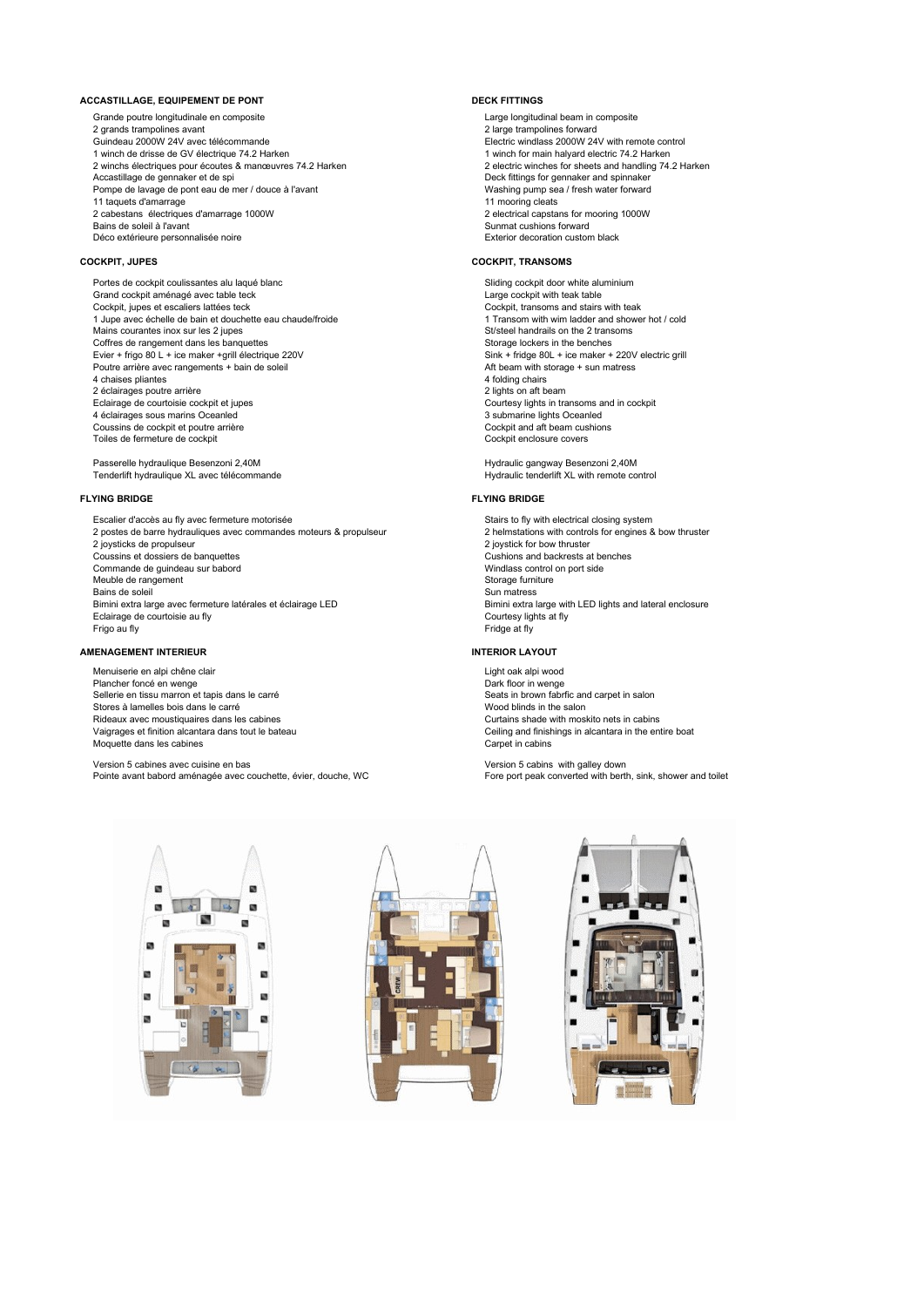Carré sur tribord avec banquette, 2 tables basses convertibles Salon on stbd with bench, 2 coffee tables convertible into en table repas one dining table<br>Espace salon sur babord avec banquette en l Meuble avec TV télescopique et rangement bouteilles Furniture with telescopic TV and storage for bottles Furniture with telescopic TV and storage for bottles Furniture with telescopic TV and storage for bottles Furniture w Hublots ouvrants sur parebrises panoramiques

### COQUE BABORD PORT HULL

Cuisine à l'arrière avec porte séparative du contenu de la contenu de la contenu de Galley down at the aft with door<br>
plan de travail en corian plan de travail en corian double évier inox double state in the state of the state of the state of the state of the state of the state of the state of the state of the state of the state of the state of the state of the state of the state of the st purificateur d'eau water purifier en la context d'eau water purifier plaques électriques Miele en la context d'<br>
plaques électriques Miele en la context d'autres de la context de la context de la context de la context de l réfrigérateur américain 345L<br>
conservateur 1791<br>
freezer 1791 conservateur 179L cave à vin 17 b wine cooler 17 b four à convection convection convection oven the term of the convection oven the convection oven the convection oven the convection oven the convection oven the convection oven the convex of the convex of the convex of the hood over cooker<br>
lave vaisselle 12c MIELE<br>
dish washer for 1 lave linge sechant MIELE 5kg washer dryer Miele 5 kg nombreux rangements **numerous storage in the storage of the storage in the storage in the storage in the storage** 

Cabine centrale avec 2 lits superposés Central double cabin with 2 superposed beds bureau avec rangements panneaux de pont et hublot<br>
salle d'eau privative avec WC eau douce électrique<br>
salle d'eau private head with fresh water electric toilet salle d'eau privative avec WC eau douce électrique<br>
douche séparée avec porte verre<br>
douche séparée avec porte verre douche séparée avec porte verre

bureau avec rangements et bibliothèque panneaux de pont et hublot<br>
salle d'eau privative avec WC eau douce électrique<br>
private head with fresh water electric toilet salle d'eau privative avec WC eau douce électrique douche séparée avec porte verre separate shower with glass door

2 frigos + congélateur and the congress of the congress of the congress of the congress of the congress of the congress of the congress of the congress of the congress of the congress of the congress of the congress of the Lave linge AEG

### COQUE TRIBORD STARBOARD HULL

Cabine arrière PROPRIETAIRE avec grand lit 205 X 160cm Aft OWNER's cabin with Queensize bed of 160X205<br>accès direct sur la iupe arrière arrière accès direct sur la jupe arrière<br>bureau avec rangements et bibliothèque bureau avec rangements et bibliothèque<br>
panneaux de pont et hublot<br>
panneaux de pont et hublot salle d'eau privative avec WC eau douce électrique **private entre les private headroom with fresh water electric toilet** douche séparée avec porte verre separate shower with glass door separate shower with glass door

bureau avec rangements et bibliothèque<br>panneaux de pont et hublot salle d'eau privative avec WC eau douce électrique **privative avec private head with fresh water ele**<br>douche séparée avec porte verre douche séparée avec porte verre

### **MOTORISATION, HELICES ENGINES, PROPELLERS**

Accès par grands capots sur vérins **Access** by large hatches with drums Access by large hatches with drums Extraction forcée<br>
2 moteurs VOLVO D3 V drive - 150 ch<br>
2 moteurs VOLVO D3 V drive - 150 ch<br>
2 x 150HP VOLVO D3 engines 2 moteurs VOLVO D3 V drive - 150 ch<br>2 hélices repliables tripales Gori Double commande moteurs électronique Manette moteur supplémentaire à la table à cartes and the state of the manufacture of the distributional engines throttles at chart table<br>Additional engines throttles at charger at a charge of the Bow thruster on stbd 24V Propulseur d'étrave tribord 24V 200KG + batteries + Chargeur

### **PLOMBERIE, RESERVOIRS PLUMBING, TANKS**

- 
- 4 réservoirs eau douce pour 960L (2x2)
- 2 chauffe eau de 60L 2 heaters of 60L
- 
- 
- 2 pompes manuelles et 2 pompes électriques dans les coques
- 

Douches et lavabos aux eaux usées avec pompe automatique

### NACELLE MAIN PLATEFORM NACELLE

Lounge area on port side with bench in L shape<br>Furniture with telescopic TV and storage for bottles Table à cartes sur l'avant avec tableau électrique et équipets Chart table forward with electric panel and Hublots ouvrants sur parebrises panoramiques<br>
Hublots ouvrants sur parebrises panoramiques

cooking plates electrical MIELE dish washer for 12 p Miele

Cabine avant double avec grand lit 205 X 160cm Forward double cabin with Queen size bed 205 x 160cm<br>bureau avec rangements et bibliothèque des avant provident des avant double cabin with storage and library

deck hatch and side porthole

Cabine avant double avec grand lit 205 X 160cm (EQUIPAGE) Forward double cabin with Queen size bed 205 x 160cm (CREW)<br>bureau avec rangements et bibliothèque desite avails bureau avec rangements et bibliothèque deck hatches and side porthole<br>private head with fresh water electric toilet

2 folding 3 blades Gori propellers<br>Electronic double controls for engines

2 réservoirs GO en alu pour 1300L + ^pompe de transfert 2 fuel tanks in aluminium for 1300L + transfer pump<br>2 fuel tanks in aluminium for 1300L + transfert pump in the filter of the filters with separator water / gaz and p Pré filtres avec sépérateur eau / gaz et filtre primaire <br>4 réservoirs eau douce pour 960L (2x2)<br>4 fresh water tanks for 960L (2x2) 2 groupes d'eau 24V sous pression 2 pressurized waters systems 24V Prise de quai eau douce sur babord<br>2 pompes manuelles et 2 pompes électriques dans les coques entre entre 1990 manual pumps and 2 electric ones in hulls 1 pompe électrique par chambre moteur du moteur de la comme de la comme de la chambre normale de la chambre mo<br>1 réservoir eaux noires 72L par WC 1 black waters tank of 72L per toilet<br>Electric toilets fresh water Tecma with bidet function WC électriques eau douce Tecma avec fonction bidet<br>Douches et lavabos aux eaux usées avec pompe automatique entity of the Showers and washhands to grey tanks with automatic pumps

2 x Dessalinisateurs Sea Recovery 280L/H Aquamatic 2 x Watermakers Sea Recovery 280L/H Aquamatic<br>2 x Water purificateur d'eau Water purifier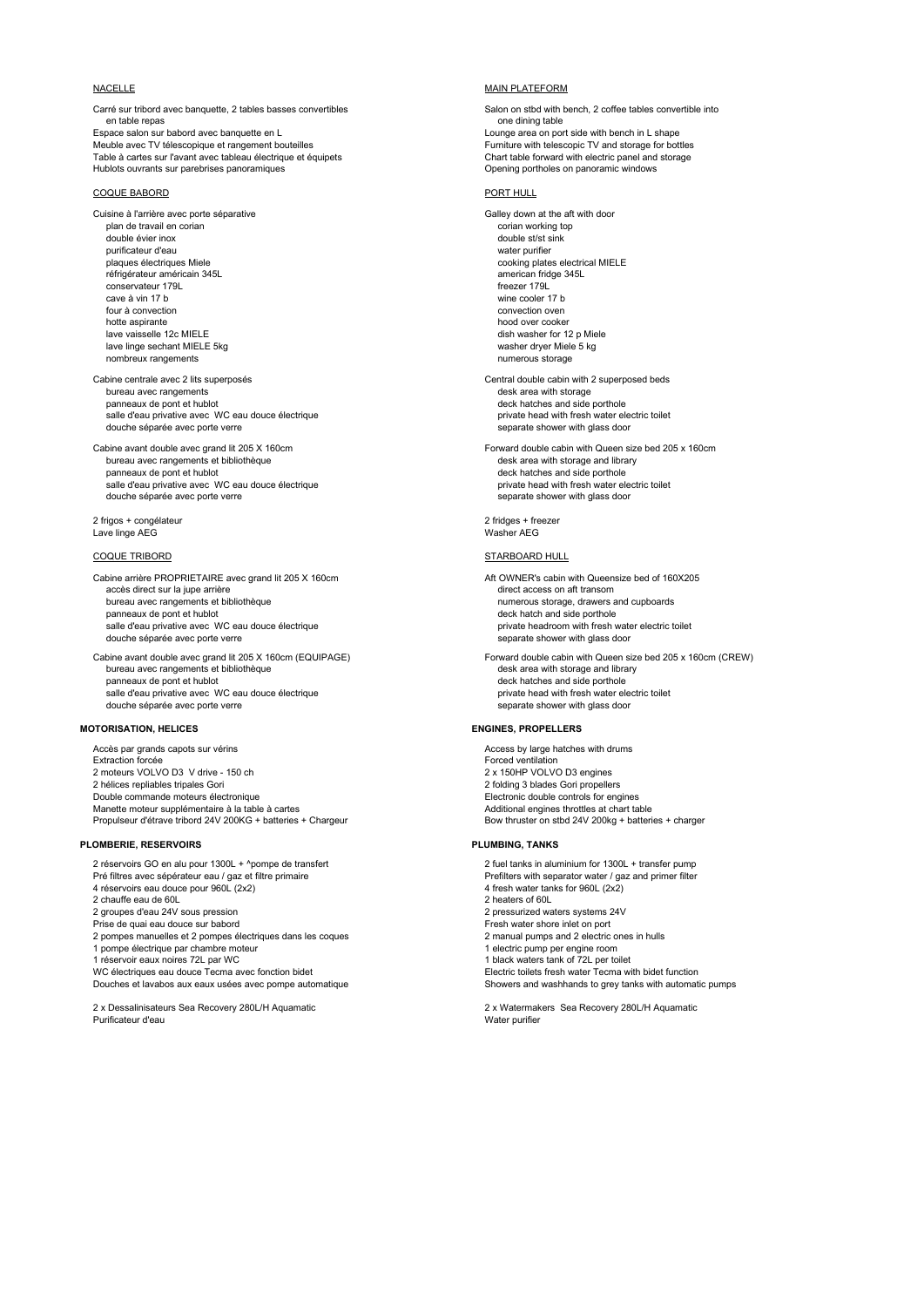Circuit 220V/50HZ AC 24V DC (services) Circuit 220V/50hz AC 24V DC (services) 2 alternateurs 24V 110A<br>
Prises 220V dans toutes les cabines, carré, cuisine<br>
220V outlets in all cabins, salon, galley Prises 220V dans toutes les cabines, carré, cuisine 220V outlets in all cabins<br>Prises USB dans toutes les cabines Prises USB dans toutes les cabines<br>Prises de quai 220V 50HZ Prise de quai 220V 50HZ<br>
Batteries gel 24V 840 Amp<br>
Shore power plug 220V 50HZ<br>
Sel batteries 24V 840 Amp Batteries gel supplémentaires<br>
2 hatterie moteur en 12V 48A avec alternateur 12V 48A and the supplementational gel batteries 12V 48A avec alternateur 12V 48A and the supplementational gel batteries 12V 48A avec alternateur Batterie de démarrage de secours 12V 48A pour groupe and the second security battery 12V 48A for generator<br>
2 convertisseurs 24V /220V Mastervolt 5000W<br>
2 inverters 24V 220V Mastervolt 5000W<br>
2 inverters 24V 220V Mastervol 2 convertisseurs 24V /220V Mastervolt 5000W 2 inverters 24V 220<br>2 chargeurs 100A 220V Mastervolt 5000W 2 x 100A chargers 2 chargeurs 100A 220V Renforcement protection surtensions transitoires **Additional surge protection** Additional surge protection

Groupe ONAN 12 KVA + cocon Control of the Control of Cenerator ONAN 12 KVA + cocoon<br>
Some Groupe MASE 24 kw 2nd generator MASE 24 kw Climatisation eau glacée 96000 BTU 5 cab + carré

Ecran GPS 19" Raymarine + carte monde Palinium Multi i70 couleur (170)<br>Pilote EV400 Sail Evolutio avec pompe P70 &ACU400 (1899) Multi colour i 70 (1899) Autopilot EV400 Répétiteurs RAY 60 & 70 RAYMIC Radar B&G Broadband 4G sur trépied<br>
Sondeur CP100 poissons<br>
Sondeur CP100 down vision

A la table à cartes : At chart table : Ecran E165 15"4 hybrid touch 15"4 screen hybrid touch AIS émetteur / récepteur 650 B&G avec coupleur AIS issuer/receiver 650 B&G<br>Centrale de navigation i70 - ITC 5 Centrale de navigation i70 -ITC 5 VHF Raymarine Class A RAY 60 VHF Raymarine Class A RAY 60

### Autre : Other :

Hifi media center Atoll dans le carré avec<br>Grande TV LED Samsung 56" télescopique depuis le plafond<br>Crande TV LED Samsung 56" télescopique depuis le plafond Grande TV LED Samsung 56" télescopique depuis le plafond<br>Radio stéréo Fusion (3 caissons et 12 HP) TV LED 23" dans les cabines<br>Kit 4G wifi Neptulink Europe V1 Telephone par satellite<br>
Antenne satellite KVH6 pour TV<br>
Antenne satellite KVH6 pour TV Antenne satellite KVH6 pour TV

2 caméras sous le fly CAM220 Balise Epirb

### **ECLAIRAGE, DIVERS 12V / 24V LITHGS, MISC 12V / 24V**

Feux tricolore et mouillage en tête de mat Tricolour and mooring lights masthead Tricolour and mooring lights masthead Feux de navigation sur balcons et fly **Accord Contract Constant Constant Constant** Navigation lights on pulpits and fly<br>Projecteur de nont Projecteur de pont Feu de hune<br>
Eclairage compartiments moteurs<br>
Eclairage compartiments moteurs Eclairage compartiments moteurs Prise 12V à la table à cartes and the state of the state of the state of the state of the state of the state of the state of the state of the state of the state of the state of the state of the state of the state of the st Allume cigares 12V à la table à cartes 120 cigar lighter at chart table 12V cigar lighter 12V cigar lights 12V<br>Eclairage de cockpit Eclairage de cockpit

### **DIVERS, SECURITE MISC, SAFETY**

Antifouling Coppercoat (longue durée garantie !)<br>
Mouillage principal Spade 56KG avec 100m de chaine diam 14 Main mooring with Spade 56KG anchor and Aussières et parebattages gonflabes<br>Annexe Ocean Master deluxe 460 grise + Honda 60CV <br>Annexe Ocean Master deluxe 460 grise + Honda 60CV de annum and Tender Ocean Master deluxe 460 grey + Honda 60HP Annexe Ocean Master deluxe 460 grise + Honda 60CV<br>Armement de sécurité complet pour 12 p Water ski, waveboard, paddle, snorkling<br>Jeu de housses pour table, winch, barres.

### **Informations complémentaires :** MAJ : Sept 2021 **Additional informations :** Update : Nov 2020

*Heures moteurs Engines hours* 750 *Heures groupe(s) Generator(s) hours* 0

*Heures dessalinisateur Watermaker hours* 0 professionnel **professionnel** *Type of maintenance* professional

Inventaire à titre d'information, non contractuel et ne pouvant en aucune sorte<br>Inventory and the material and can not engage the engage the engage the engage the engage of contractual and can not engage the<br>Inventory of C engager la responsabilité de CATHYACHT INTERNATIONAL

### **ELECTRICITE, CONFORT ELECTRICALS, COMFORT**

Batteries gel 24V 840 Amp Gel batteries 24V 840 amp 2 engines batteries 12V 50A with 12V alternator<br>Security battery 12V 48A for generator

2nd generator MASE 24 kw<br>A/C chilled water 96000 BTU 5 cab + salon

### **ELECTRONIQUE, HIFI ELECTRONICS, ENTERTAINEMENT**

Au poste de barre :<br>Centrale de navigation B&G loch, speedo, sondeur entre action of the contrale de navigation B&G log, speedo, sounder Centrale de navigation B&G loch, speedo, sondeur and the navigation station B&G log, speedo, sounder<br>
Ecran GPS 19" Raymarine + carte monde Palinium and the navigation station BBC Raymarine + world map Platenium Autopilot EV400 Sail Evolutio with pump P70 &ACU400<br>Repeaters RAY 60 & 70 RAYMIC Fish finder CP100 down vision

Radio stereo Fusion (3 subwoofers and 12 speakers)<br>TV LED 23" in 4 cabins Kit 4G wifi Neptulink Europe V1<br>Satellite phone

Caméra de nuit au mat T300<br>
2 caméras sous le fly CAM220<br>
2 cameras under fly CAM220

Main mooring with Spade 56KG anchor and 100m chain diam 14 mm<br>Docking lines and inflatable fenders Armement de sécurity equipement 1st cat for 12 p. complet<br>
Crockery, bedding linen and towels Hôtel style Vaisselle, linge de lit et toilette qualité hôtelière NEUF NEUF Crockery, bedding linen and towels Hôtel style NEW Water ski, waveboard, paddle, snorkling<br>Set of covers for table, winches, wheels ..

**Dernier antifouling** Coppercoat garanti 10 ans **Coppercoat garanti 10** ans *Last antifouling* Coppercoat garanteed 10 years<br>
Type d'entretien compressionnel Points forts super équipé, finitions, état général **inturben aux constants de la condition** *Strong assets* top equipped, special finishing, general condition

**YOUR BROKER :**



Catherine Relandeau<br>29 ANS D'EXPÉRIENCE - 100 % CATAMARANS<br>Catherine Relandeau - Managing Director WEBSITE Cell +33 (0) 6 892 792 06 | contact@cathyacht.com Charmettes | 3, rue Guynemer | 85100 Les Sables d'Olonne | France<br>v.cathyacht.com | **II: Facebook | III Linkedin** Les Charm



www.cathyacht.com